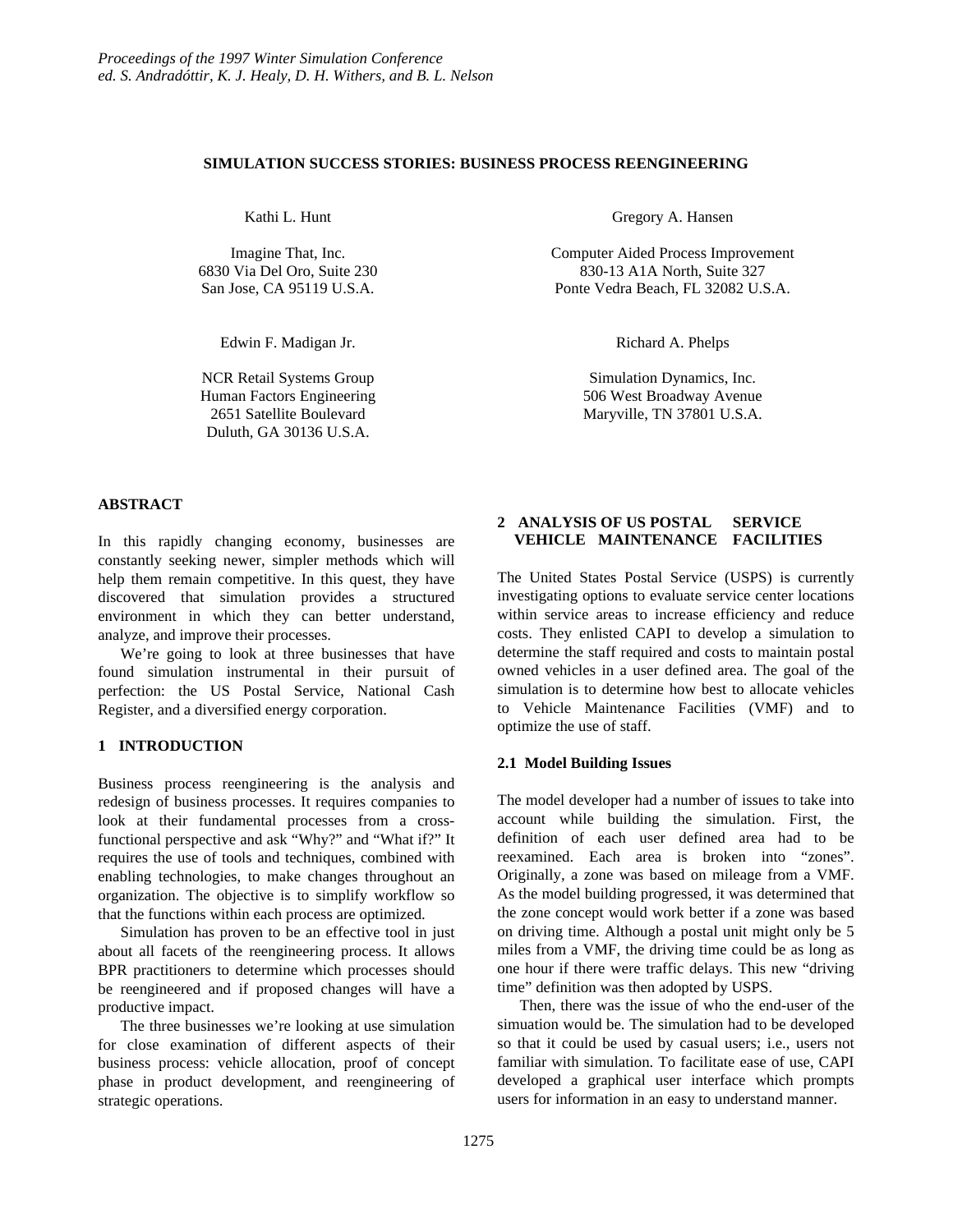| [17546][67]                                                                                                                                                             | <b>Zone Information Block</b>           |                                                                              |                                           |                                                                             |         |
|-------------------------------------------------------------------------------------------------------------------------------------------------------------------------|-----------------------------------------|------------------------------------------------------------------------------|-------------------------------------------|-----------------------------------------------------------------------------|---------|
| $\mathbf{1}$                                                                                                                                                            |                                         | <b>ZONE #1 INFORMATION</b>                                                   |                                           | <b>Activate This Zone</b><br>By Switching "ON"                              |         |
| <b>Enter the Total Number of Vehicles -- by type</b>                                                                                                                    |                                         |                                                                              |                                           |                                                                             |         |
| <b>1/4 Ton</b><br>o                                                                                                                                                     | <b>Long Life Vehicle</b><br>35          | 5                                                                            | Intermediate                              | <b>Cargo Vans</b><br>9                                                      |         |
| <b>Tractor</b><br>7                                                                                                                                                     | <b>Spotter</b><br>0                     | <b>Trailer</b><br>3                                                          |                                           | <b>Other</b><br>26                                                          |         |
| <b>Enter the Normal Time to</b><br>Shuttle from this Zone to<br>the VMF (one-way)                                                                                       | Shortest =<br>$L$ ongest =<br>Average = | 15<br>15<br>hñnutes<br>11 N                                                  | <b>Enter the Rush</b><br><b>Hour Time</b> | Shortest =<br>10<br>25<br>Longest =<br>Average =<br>15                      | Minutes |
| Enter the Percent of a Day that is Governed by Rush Hour Conditions<br>30<br>1%                                                                                         |                                         |                                                                              |                                           |                                                                             |         |
| <b>Enter the Percent of Work that will</b><br>$s$ <sub>50</sub><br><b>Average Contractor</b><br>l%<br>10<br>be Accomplished In-House--VMF<br>maint/repair per hour cost |                                         |                                                                              |                                           |                                                                             |         |
| <b>Total contract management</b><br>Available hours (per day)<br>28<br>1000<br>costs (monthly)<br>to do Contracted hork                                                 |                                         |                                                                              |                                           |                                                                             |         |
| 3<br>Enter the Average Number of Vehicles that are Shuttled during a Single Trip to the VMF                                                                             |                                         |                                                                              |                                           |                                                                             |         |
| <b>Turn Switch "ON" to</b><br>activate Shuttling of B<br><b>Small Repairs</b>                                                                                           |                                         | <b>Turn Switch "ON" to</b><br>activate Shuttling of<br><b>Medium Repairs</b> |                                           | <b>Turn Switch "ON" to</b><br>activate Shuttling of<br><b>Heavy Repairs</b> |         |
| Help                                                                                                                                                                    | <b>A</b>                                | $\mathbf{I}$ $\mathbf{V}$ .                                                  | $\epsilon$<br><b>TTT'</b>                 | $\mathbf{I}$                                                                |         |

Figure 1: Interface Window

This interface offers a number of inputs to the user:

- The number of vehicles, by type, contained in a zone.
- The frequency of scheduled maintenance and emergency repairs by vehicle type.
- The division of repairs into major, medium, and minor categories.
- The time required to perform the scheduled maintenance and repairs by type of vehicle and type of repair.
- Number of bays in a VMF.

## **2.2 Simulation Results**

Some of the output from this simulation is shown below (information shown is for presentation purposes only):



Figure 2: Simulation Output

There are currently ten copies of this simulation in use by USPS personnel. They are using it to determine the best mix of staff, operating hours for a VMF, and to determine if further enhancements are required.

In addition to these productivity improvements, this model is being used to develop a strategy for more effective use of facilities, to explore cost reductions through outsourcing opportunities, and to assist other government agencies by accepting vehicle maintenance work from those agencies, thereby increasing the return on investment made in the VMF itself. Results of these models provide information to VMF managers that allow them to accomplish these goals and more.

## **3 SIMULATION IN THE PRODUCT DEVELOPMENT CYCLE**

This discussion describes how simulation modeling was used at National Cash Register (NCR) during the early phases of a product development cycle. One goal was to validate the general design of a potential product by running simulated "runs" of a similar product already in use. A second goal was to uncover process bottlenecks and inefficiencies by "stressing" the system. The successes and challenges associated with simulation modeling during the early stages of product development will also be discussed.

A previously developed simulation model designed to simulate the front-end operations of a retail grocery store was modified to simulate the behavior of an existing retail product that was similar to NCRs prototype product. Based on the performance of the simulated retail product, design recommendations for NCRs prototype product were made to avoid design inefficiencies.

### **3.1 The Simulation Model**

The simulation model was designed to represent the entire front-end checkout process; from the point at which a customer enters a queue, to collecting the receipt, then departing the front-end area. At the highest level, the simulation network represented five major task categories:

- Customer Wait (time in the queue)
- Unloading (customer/cashier unloads items)
- Itemization (entering merchandise UPCs, voids, price modifications)
- Finalization (tendering cash, check, credit, debit payment)
- Bagging (preparing, filling, and moving bags).

Within each major task category, several discrete task events were specified, ranging from the scanning and handling of each piece of merchandise to preparing tender, waiting for change, and receiving a receipt. Both cashier and customer activities were modeled and a total of 299 discrete tasks were contained within the model.

The model was also designed to account for a variety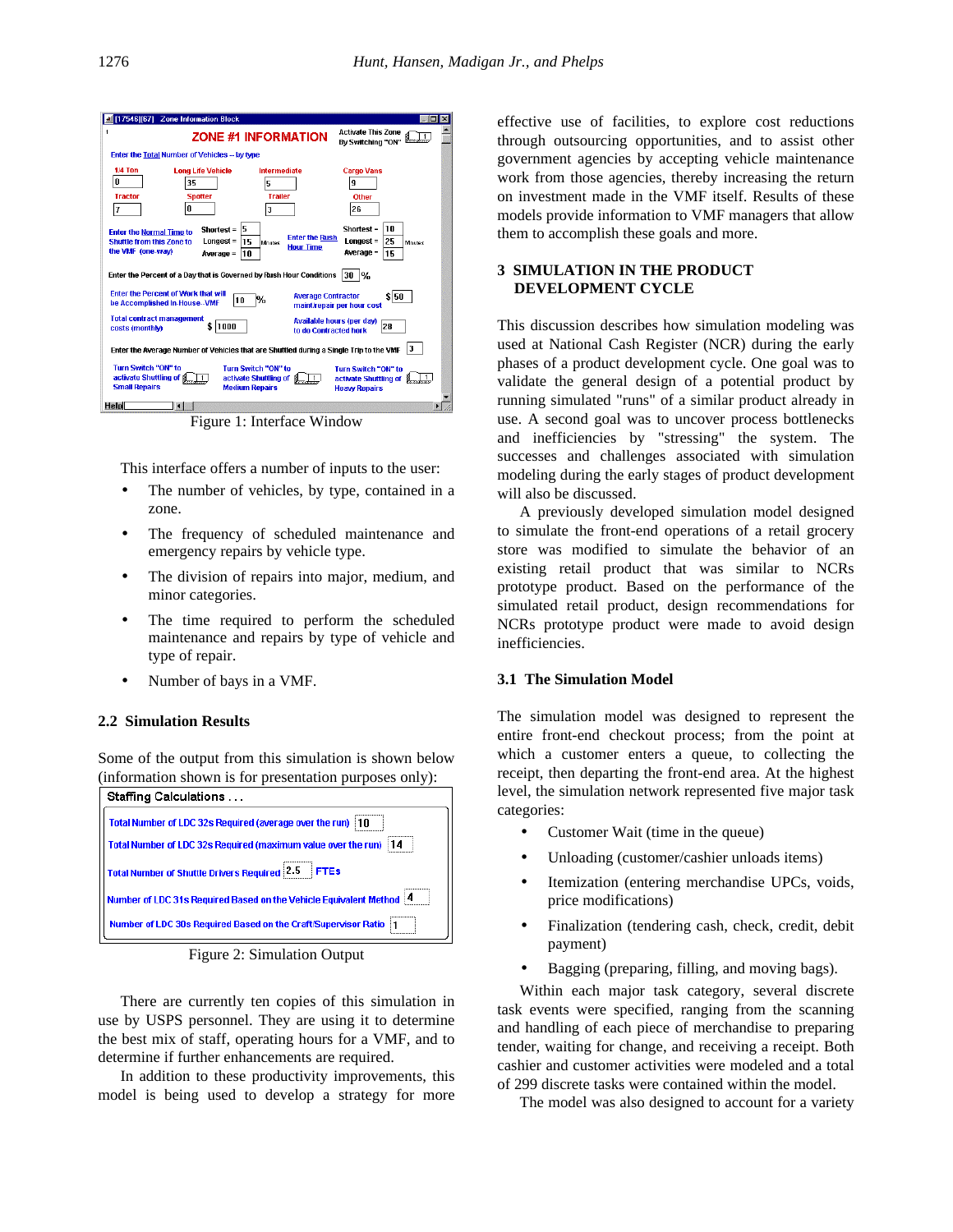of front-end checkout scenarios involving solely cashier checkout, customer checkout, or a combination cashier/customer checkout. A total of 37 different checkout scenarios were possible. In addition, the model was designed to accommodate several input parameters which characterize the retail environment. Individual store information, for example, allowed for the number of lanes in the store to be specified, hours of store operation, and the number of days to simulate, to name a few. The model was also designed to allow the input of tendering, labor, and merchandise purchased distributions, as well as task time distributions for each of the 299 discrete tasks mentioned above.

#### **3.2 Model Validation**

Discrete task time distribution data taken from field studies and input parameters based on store report data were input into the model. The simulation was run for a period of two 24 hour days and the overall major task category totals were examined (Itemization, Finalization, Bagging, and Miscellaneous). The average task times for each of these categories were within one standard deviation of the values obtained during field studies, suggesting that the model was operating as expected.

### **3.3 Stressing the Model**

The model was configured to simulate a 13 lane store containing 5 regular lanes, 2 express lanes, and 5 prototype system lanes. The regular and express lanes were configured to operate in a normal mode; i.e. all processes to occur at one checkout lane. Because the prototype system involved a two staged checkout process (itemization at one location and finalization at a second location), it was configured to operate with 4 itemization lanes and only one finalization lane. By restricting the operation to a single finalization lane, the system was stressed in that all customers using the prototype lanes were forced to pass through the single finalization lane. The model was configured to simulate 24 hours of store operation per day for a two day period.

The regular and express lane performance was found to correlate highly with NCRs retail front-end database values. A marked increase in customer wait time was experienced at the prototype lanes both prior to entering the lane (in the queue) and at the finalization station. These bottlenecks were observed during the field study and the simulation model output confirmed this occurrence. Because customers were forced to pass through a single finalization lane, total transaction times were nearly twice as large as those experienced at the regular/express lanes. For some retail settings, this scenario represents the best case given the difficulty of acquiring and maintaining a strong labor force.

#### **3.4 Results**

Simulation modeling was successfully used to enhance known performance data of a prototype retail product. By stressing the system, a suspected bottleneck in the process was validated. Other suspected problems areas related to customer task performance were validated which supported additional design recommendations for NCRs product. The results were used to confirm the overall design direction of NCRs retail product in the hopes of avoiding similar process bottlenecks. NCR is looking at the use of similar simulation models for future product development phases of this retail product.

## **4 REENGINEERING AN OFFSHORE PIPE-LAYING OPERATION**

The offshore oil industry requires large capital expenditures during every aspect of the operation to find and produce oil products. Pipelaying is just one of the many expensive parts of the offshore oil production process. Following years of exploration, test drilling, production equipment design and installation, pipe must be laid on the sea floor to transport oil products from a production facility to shore.

## **4.1 Building the Model**

A pipelaying barge which may be as long as 500 feet and can lay up to 60 inch diameter pipe is used to weld pipe sections together and lay the pipe into a trench dug by a towed plow. The pipe comes in 40-foot sections called joints, which are coated with concrete for added weight and then delivered to the lay barge from the coating yard via cargo barges being towed by tugboats. The lay barge itself costs over \$100,000 per day to operate with the cargo barges and tugs needed to supply the pipe costing as much as \$5000 per day.

The company responsible for laying the pipe saw many opportunities to reengineer this process and minimize the costs of the total operation. To assist in this reengineering process, they decided to build a simulation of the pipelaying operation to look at the scheduling aspects of the pipe coating yard, the tugs, cargo barges, and the lay barge. The model the company would develop must be capable of being used to model any pipelaying operation anywhere in the world. This required that the model be very flexible as to the type of resources, routes, and schedules which could be input in the model. The simulation would need to be able to determine the following for any pipelaying operation: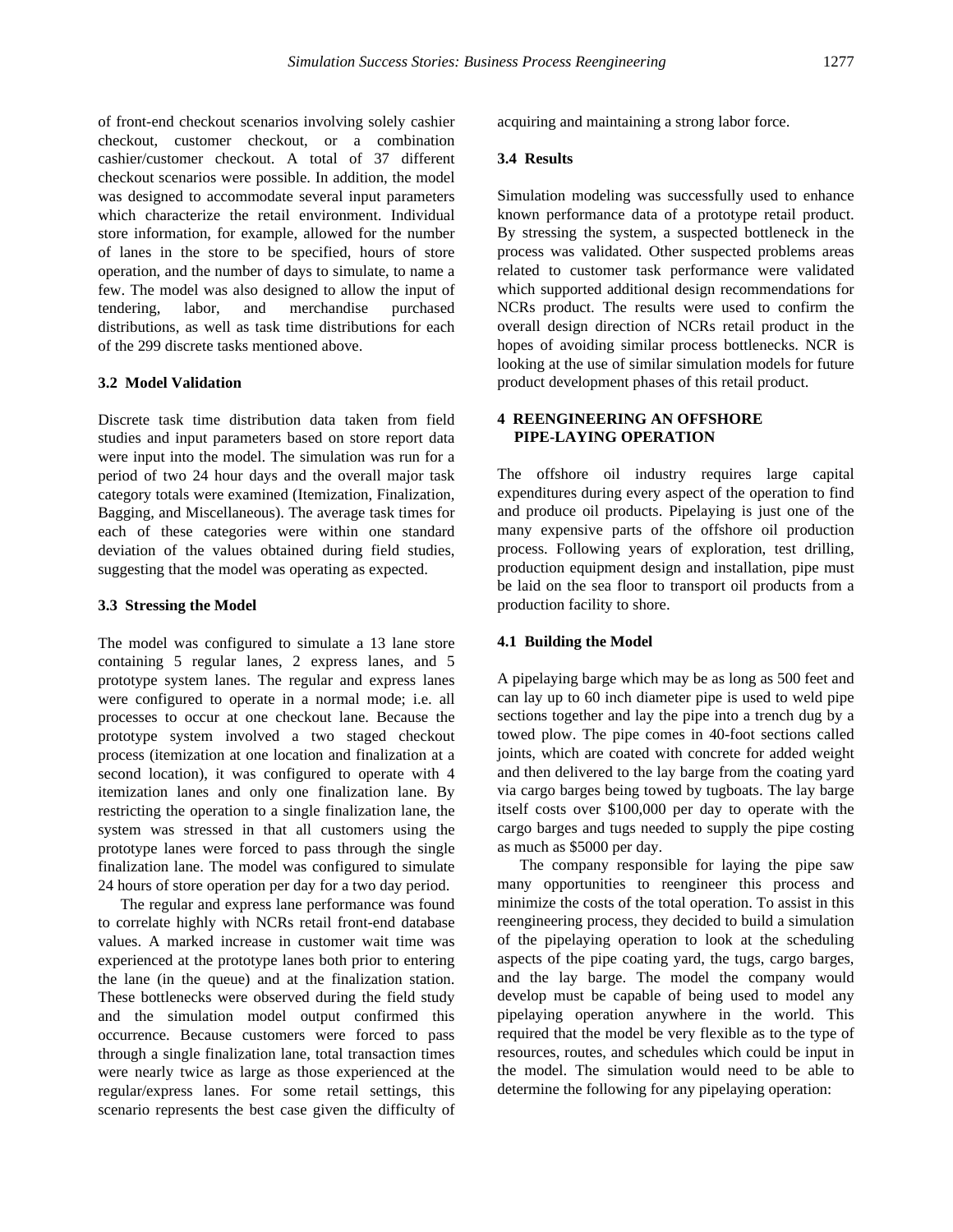- The minimum number of barges and tugboats necessary to support the lay barge operation without shutting it down.
- The cost and total duration of the operations.
- The required loading rate and operating hours of the coating yard.
- The initial date as well as the total duration required for the equipment to be engaged to the project.
- The preferred route to take.

There are a number of constraints associated with the pipelaying operation which must be taken into account in the simulation in order to produce an accurate model. Some of the typical pipelaying constraints are as follows:

- The cargo barge capacity throughout the project can change as the pipelaying proceeds.
- Estimated laying rates are assumed for a lay barge and it always has an initial stock of joints to lay if none are available from shore; this initial stock is always replenished from the next barge.
- Estimated coating and loading rates are assumed for a coating yard (which can add shifts or run overtime if necessary); also, multiple coating yards can be used.
- Costs of each operation vary according to equipment used.
- There can be multiple transportation routes for the pipe from the coating yard to the lay barge.

The company chose to produce their model in Extend™, by Imagine That, Inc., San Jose, CA.

#### **4.2 Simulation Results**

After the simulation was completed, it was used to analyze a specific pipelaying operation in two different steps. The first part of the analysis was to use an input table of estimated laying rates to determine the best route (of three) to be used by the tugs and cargo barges based on minimizing the risk of shutting down the lay barge. This analysis showed that one route requires a slightly shorter time of the lay barge operations, however the cost of transportation is slightly higher compared to a second route. The analysis shows that a third route is the most expensive. The first route was recommended because of the shorter operating time of the lay barge and the lighter overall traffic experienced along the route.

The second part of the analysis was conducted once the pipelaying operation was underway. Actual laying rates from the first half of the operation are used in the simulation to determine if the coating and loading schedules of the coating yard need to be adjusted. Several different cases of adding shifts or overtime at the coating yard were analyzed with the goal of minimizing the risk of shutting down the lay barge during the last half of the operation. The best scenario found that running the coating yard around the clock for the remainder of the operation would minimize the risk of shutting down the lay barge. The scenario also minimized the total cost to the customer which includes the cost of the coating yard, the cost of transportation, and the cost of the lay barge operation.

The simulation model has proven to be invaluable to the company in the reengineering of their pipelaying operations. The company can now use the simulation to offer quotations to their customers before a pipelaying operation ever begins. Then they can use the tool to decide the best route for their cargo barges and tug boats to take to the lay barge. And finally the tool can be used during the operation to predict if major problems of shutting down the lay barge might occur and what can be done proactively with the coating yard and transportation resources to prevent such a costly shutdown.

#### **5 CONCLUSION**

Simulation is an effective tool in the analysis and redesign of business processes. It has assisted numerous corporations, government agencies, and universities to realize their goals and gain a better understanding of the way things work. Whether you're designing a product, improving productivity, or reengineering your entire business operations, simulation can be an crucial tool in your reengineering efforts.

#### **AUTHOR BIOGRAPHIES**

**KATHI L. HUNT** is Director of Marketing for Imagine That, Inc. She oversees advertising, public relations, and sales for Extend™. Ms. Hunt has a Communications and Journalism degree from San Jose State University. She is past Treasurer of the Sim.TECH association and active member of MacSciTech and The Management Software Association.

**GREGORY A. HANSEN** is President of Computer Aided Process Improvement (CAPI). He specializes in the application of modeling and simulation to business process definition, analysis and reengineering. Mr. Hansen has a BS in Mathematics from Rutgers University and a MS in Computer Science from Fairleigh Dickinson University. He is the co-developer of the BPR Library for Extend and author of Automating